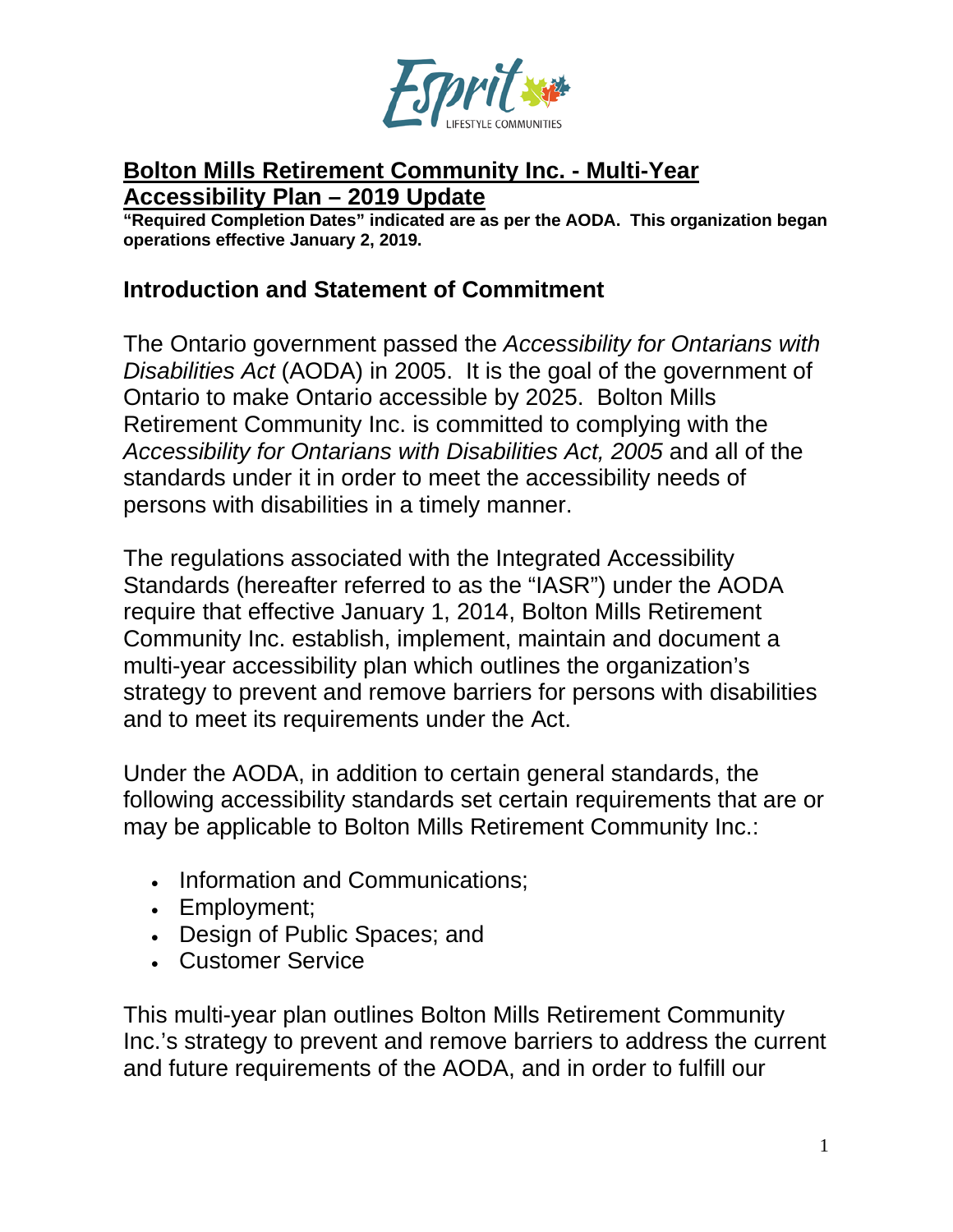

commitment as outlined in Bolton Mills Retirement Community Inc.'s Accessibility Policies.

In accordance with the requirements set out in the IASR, Bolton Mills Retirement Community Inc. will:

- Post this plan on its website ([INSERT WEBSITE NAME]);
- Provide this plan in an accessible format, upon request; and
- Review and update this plan at least once every five years

This Plan has been updated to include Bolton Mills Retirement Community Inc.'s planned Accessibility strategies for the review period beginning January 1, 2019.

## **Overview**

Integrated Accessibility Standards Regulations

- 1. Emergency Procedure, Plans or Public Safety Information
- 2. Workplace Emergency Response Information
- 3. Training
- 4. Information and Communication Standards
	- a. Feedback, Accessible Formats and Communication **Supports**
	- b. Accessible Websites and Web Content
- 5. Employment Standards
	- a. Recruitment
	- b. Informing Employees of Supports
	- c. Documented Individual Accommodation Plans/Return to Work Process
	- d. Performance Management, Career Development and Redeployment
- 6. Design of Public Spaces
- 7. Customer Service
	- a. Establishment of Policies
	- b. Use of Service Animals and Support Persons
	- c. Notice of Temporary Disruptions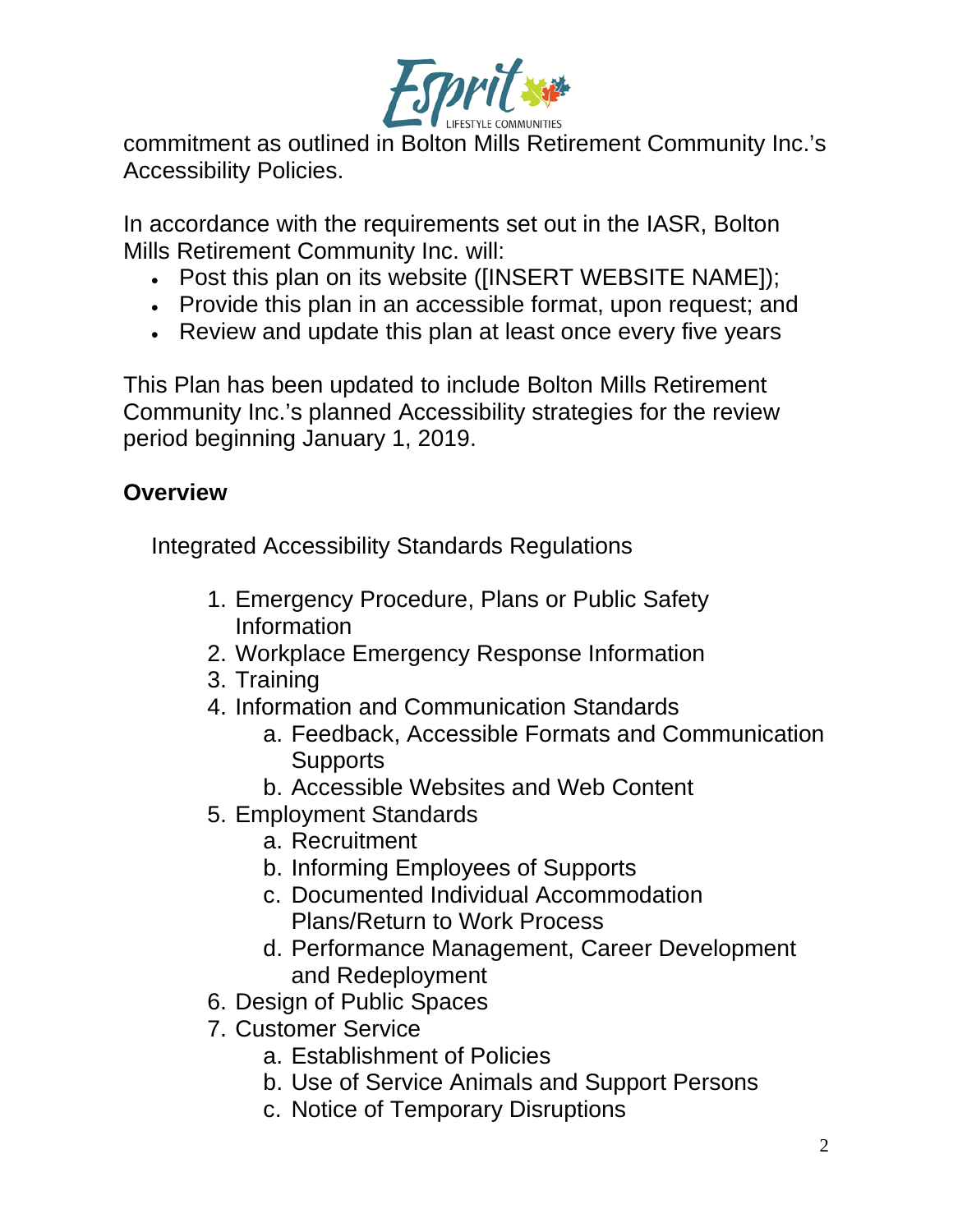

- d. Training of Staff
- e. Feedback Process
- f. Format of Documents

## **Integrated Accessibility Standards Regulation**

## **1. Emergency Procedure, Plans or Public Safety Information**

## **Commitment:**

Bolton Mills Retirement Community Inc. is committed to complying with the provisions of the AODA in respect of this requirement, with the objective of making our company premises safer for persons with disabilities during emergency circumstances.

### **Action Taken:**

The following measures have been implemented by Bolton Mills Retirement Community Inc.:

• Emergency procedures, plans and public safety information that are prepared by Bolton Mills Retirement Community Inc. and made available to the public, will be made available in an accessible format or with appropriate communication supports, as soon as practicable, upon request;

### **Required compliance date: January 1, 2012 Status: Completed.**

## **2. Workplace Emergency Response Information**

## **Commitment:**

Where Bolton Mills Retirement Community Inc. is aware that an employee has a disability and that there is a need for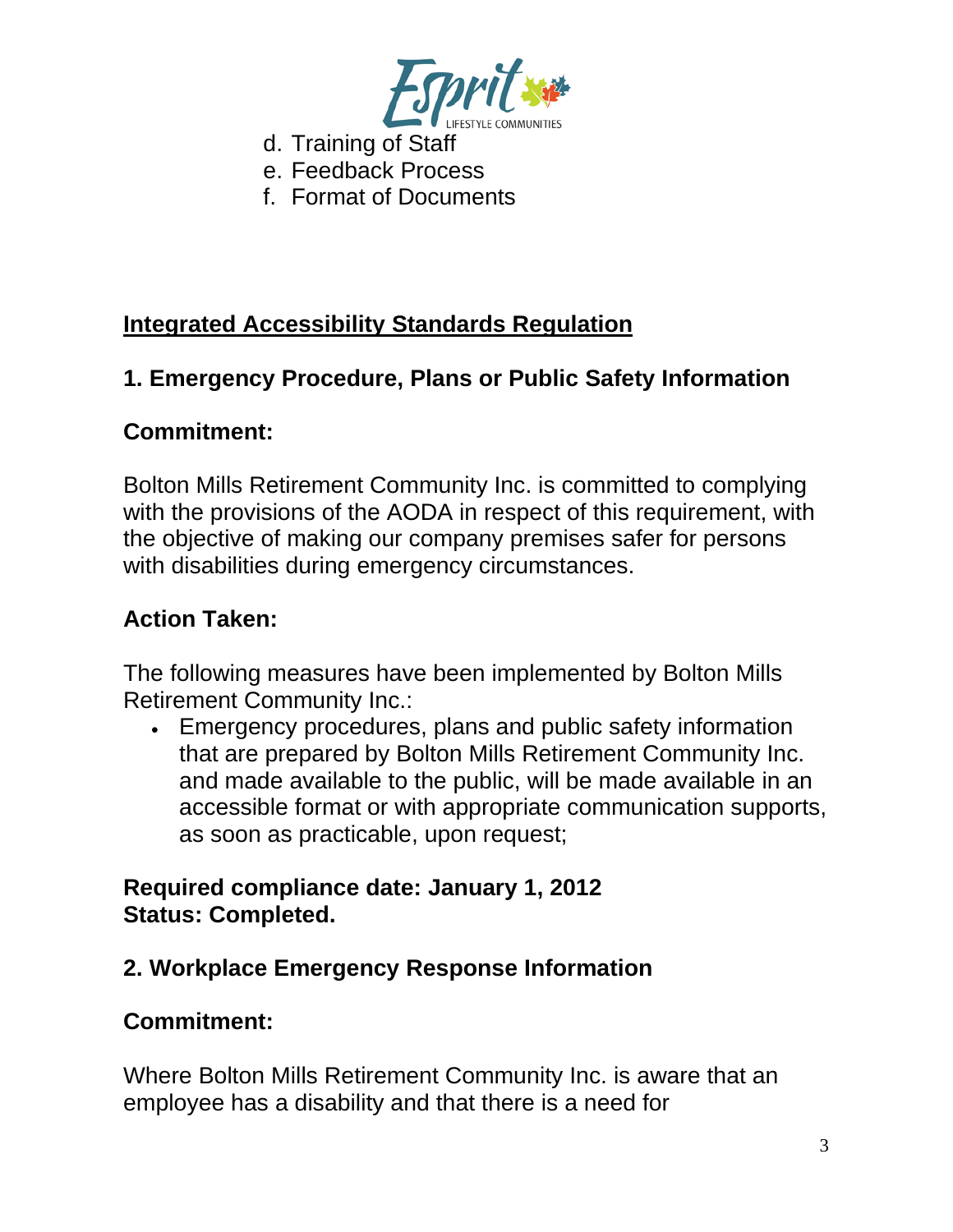

accommodation, individualized workplace emergency response information will be provided to the employee as soon as practicable if such information is necessary given the nature of the employee's disability.

## **Actions Taken:**

The following measures have been implemented by Bolton Mills Retirement Community Inc.:

- Where the organization becomes aware of the need to accommodate an employee's disability, and if the employee's disability is such that the individualized emergency response information is necessary, Bolton Mills Retirement Community Inc. will provide individualized workplace emergency response information to the employee with the disability as soon as practicable after it becomes aware of the need.
- If an employee who receives individualized workplace emergency response information requires assistance, with the employee's consent, Bolton Mills Retirement Community Inc. will provide the workplace emergency response information to the person designated by the organization to provide assistance to the employee.
- Bolton Mills Retirement Community Inc. will review the individualized workplace emergency response information when:
	- the employee moves to a different location in the organization;
	- the employee's overall accommodations needs or plans are reviewed; and/or
	- Bolton Mills Retirement Community Inc. reviews its general emergency response policies.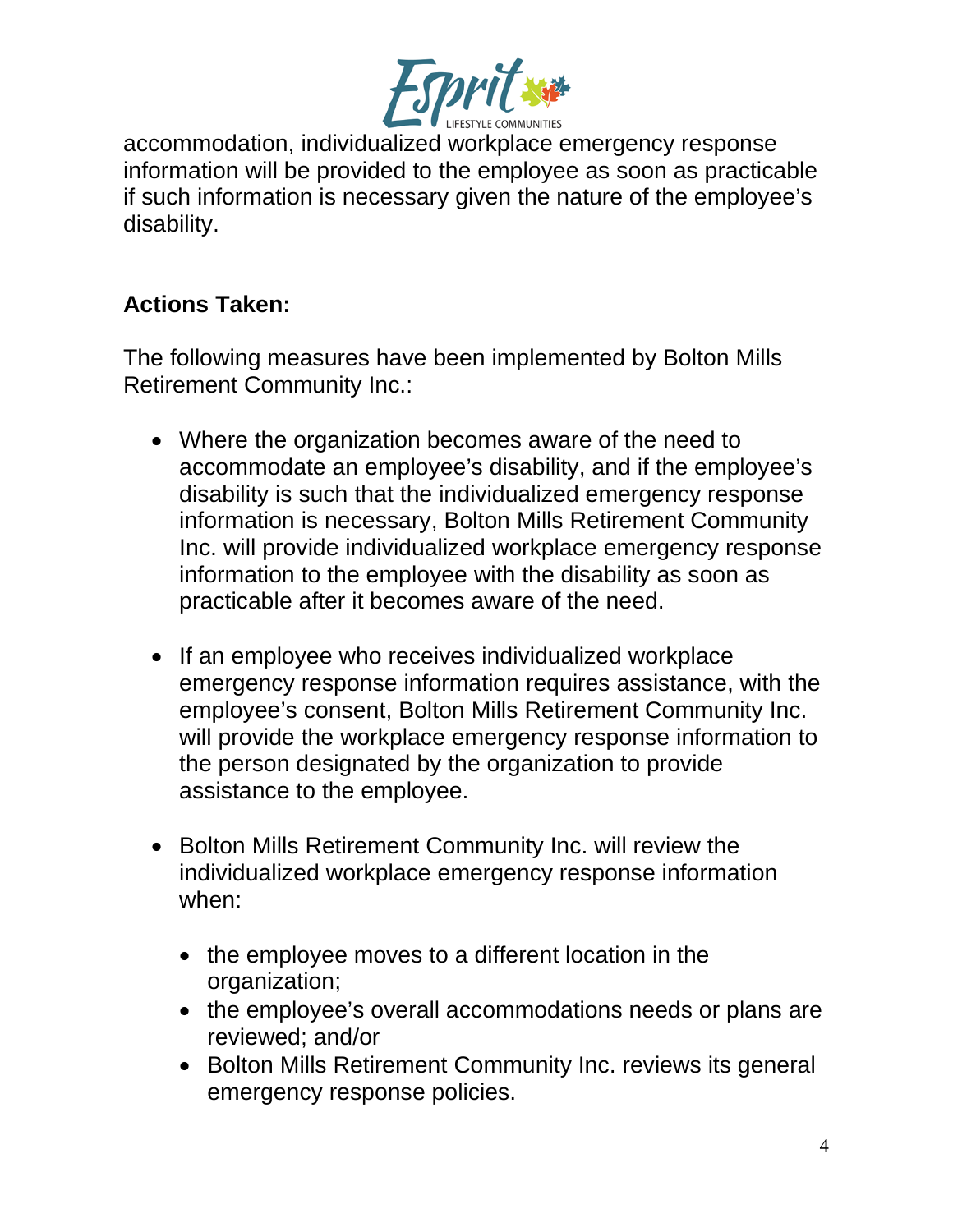

## **Required compliance date: January 1, 2012 Status: Completed and acknowledged.**

**UPDATE: Actions Taken:** In 2018, Bolton Mills Retirement Community Inc. created a specific template for Emergency Response Plan information to more easily facilitate the organization's obligations under this requirement.

## **3. Accessibility Policies and Multi-Year Accessibility Plan**

### **Commitment:**

The organization commits to making its policy documents publicly available, and will provide them in an accessible format upon request.

The organization will:

- Establish, implement, maintain and document a multi-year accessibility plan, which outlines the organization's strategy to prevent and remove barriers and meet its requirements under this Regulation;
- Post the accessibility plan on our website and provide the plan in an accessible format upon request; and
- Review and update the accessibility plan at least once every five years.

### **Required Compliance Date: January 1, 2014 Status: Completed and acknowledged.**

**Most Recent Latest Date for Plan Review: January 1, 2019 Status: Completed.**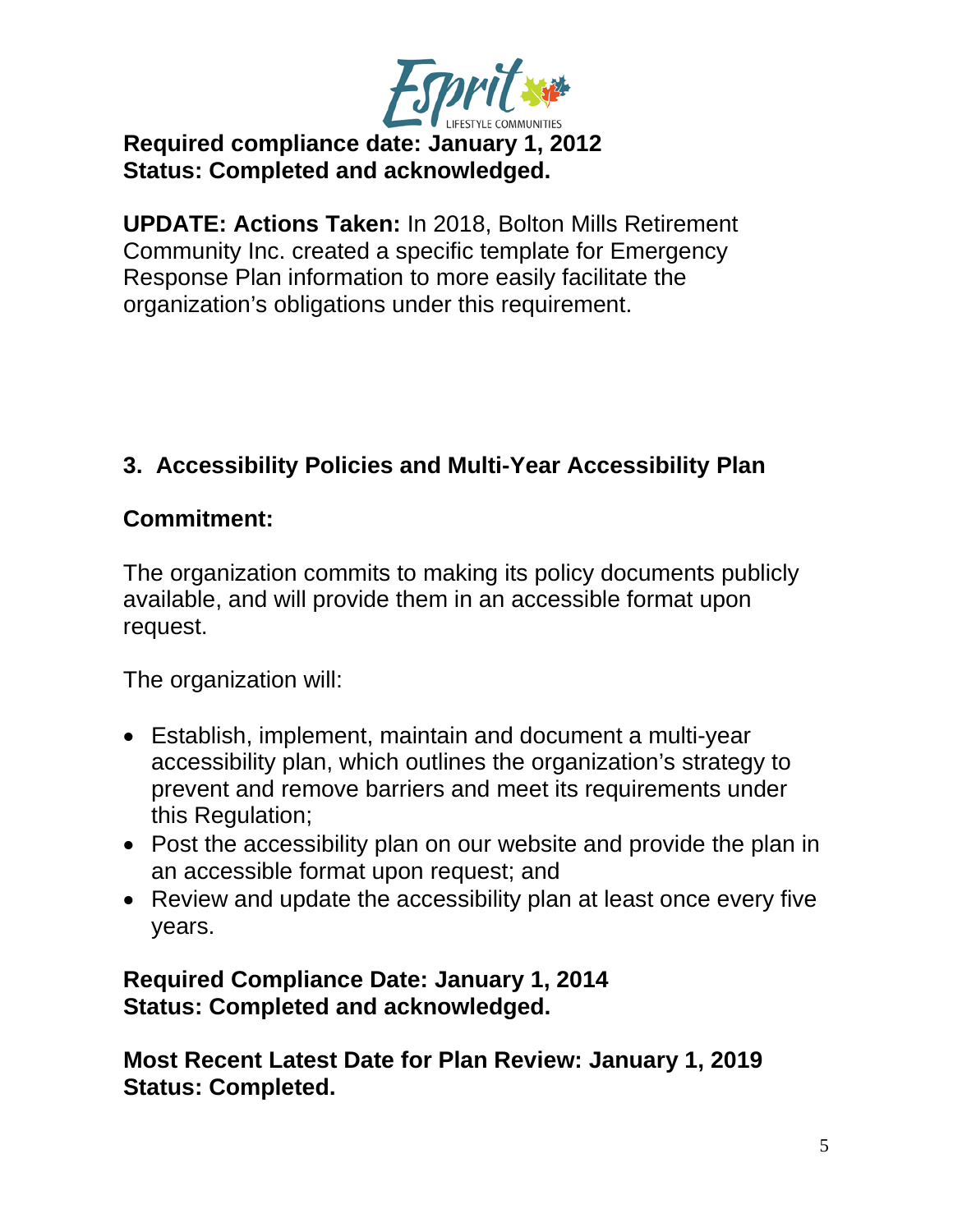

## **Next Latest Date for Plan Review: January 1, 2024.**

# **4. Self-Service Kiosks (Effective January 1, 2014)**

## **Commitment:**

The organization will have regard to accessibility for persons with disabilities when designing, procuring or acquiring self-service kiosks.

### **Required Compliance Date: January 1, 2014 Status: Acknowledged.**

## **5. Training**

### **Commitment:**

Bolton Mills Retirement Community Inc. is committed to implementing a process to ensure that all employees, volunteers, and all other persons who provide goods, services and facilities on Bolton Mills Retirement Community Inc.'s behalf, and persons participating in the development and approval of Bolton Mills Retirement Community Inc.'s policies, are provided with appropriate training on the requirements of the IASR and on the Ontario Human Rights Code as it pertains to persons with disabilities, and are provided with such training as soon as practicable.

## **Actions Taken:**

In accordance with the IASR, Bolton Mills Retirement Community Inc.:

• Developed and provided the appropriate training on the requirements of the IASR and on the Ontario Human Rights Code as it pertains to persons with disabilities, to employees, volunteers, third-party contractors who provide goods, services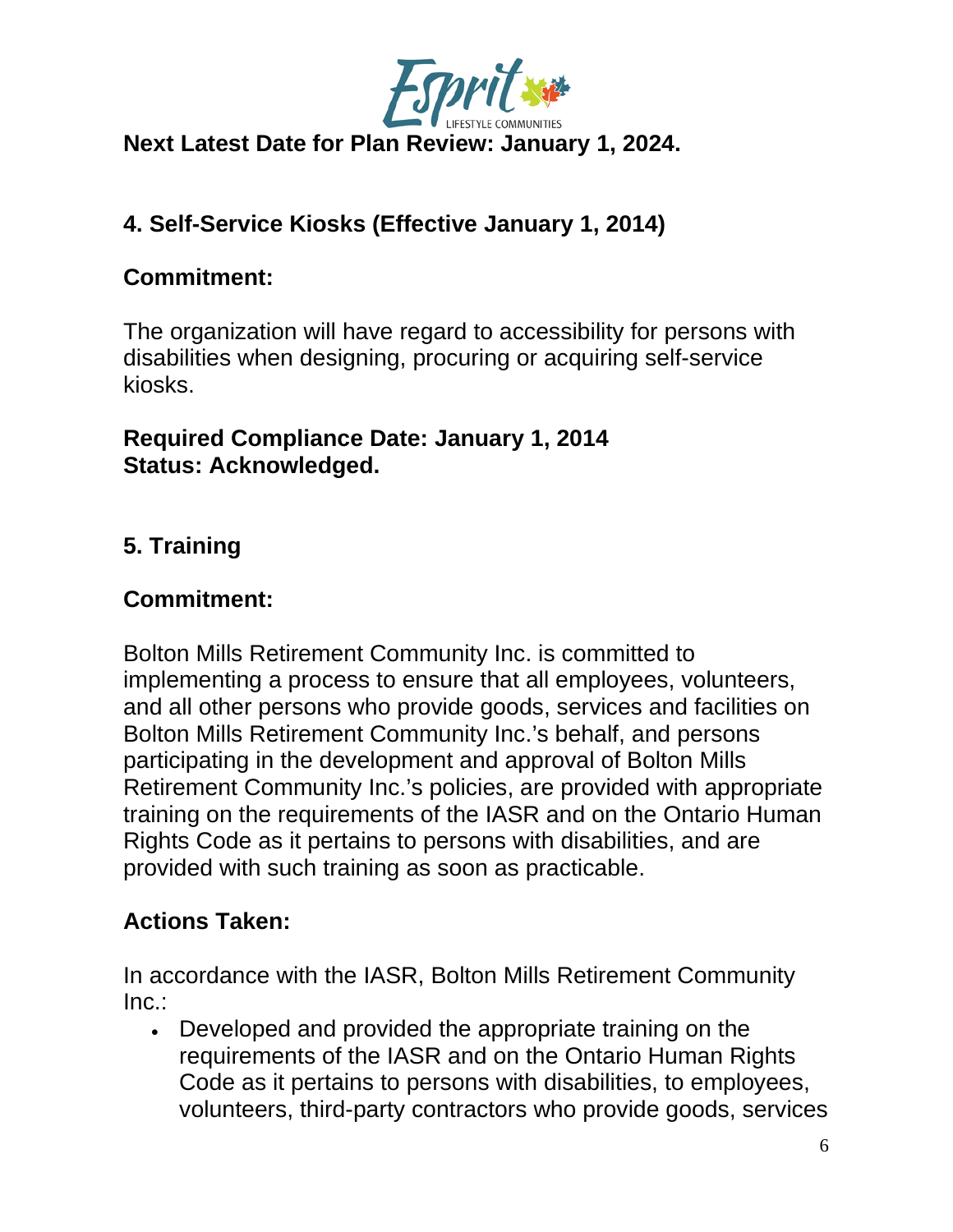

and facilities on Bolton Mills Retirement Community Inc.'s behalf, and persons participating in the development and approval of the Bolton Mills Retirement Community Inc.'s policies;

- Provided the training referenced above as soon as was practicable;
- Kept and maintains a record of the training provided, including the dates that the training was provided and the number of individuals to whom it was provided;
- Will ensure that training is provided on any changes to the prescribed policies on an ongoing basis.

## **Required compliance date: January 1, 2015; Updated: July 1, 2016**

**Status: Completed and acknowledged.**

# **6. Information and Communication Standards**

# **Commitment:**

Bolton Mills Retirement Community Inc. is committed to complying with the provisions of the AODA in respect of this requirement, with the objective of making applicable company information and communications accessible to persons with disabilities.

## **(i) Feedback, Accessible Formats and Communication Supports**

## **Actions Taken:**

In accordance with the IASR, Bolton Mills Retirement Community Inc. will:

• Ensure that feedback processes are accessible to persons with disabilities by providing or arranging for the provision of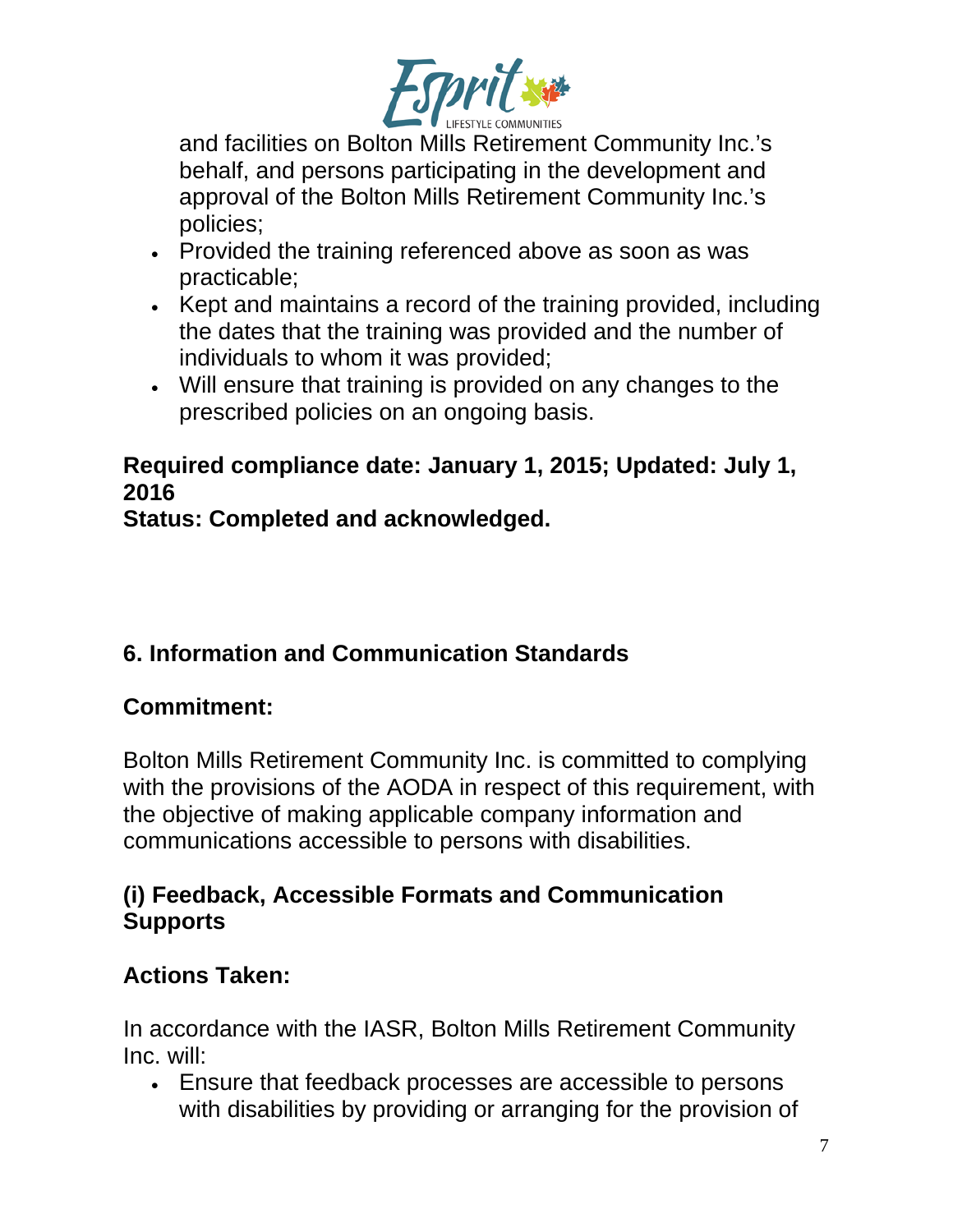

accessible formats and communications supports, upon request. The organization will notify the public about the availability of accessible formats and communication supports.

- Except as otherwise provided for under the IASR, provide or arrange for the provision of accessible formats and communication supports upon request for persons with disabilities in a timely manner that takes into account the person's accessibility needs.
- Consult with the person making the request in determining the suitability of an accessible format or communication support.
- Notify the public about the availability of accessible formats and communication supports.

### **Required compliance dates:**

**January 1, 2015 – Feedback-related provisions Status: Completed.**

**January 1, 2016 – Accessible Formats & Communication Supports-related Status: Completed.**

## **(ii) Accessible Websites and Web Content**

## **Actions Taken/Planned Action:**

In accordance with the IASR, Bolton Mills Retirement Community Inc. will ensure that Bolton Mills Retirement Community Inc.'s public websites and online content conform with the World Wide Web Consortium Web Content Accessibility Guidelines (WCAG) 2.0, Level A (new websites and online content) by January 1, 2014, to Level AA for all content by January 1, 2021.

### **Required compliance date: January 1, 2014 – WCAG 2.0 Level A – new Internet websites and web content,**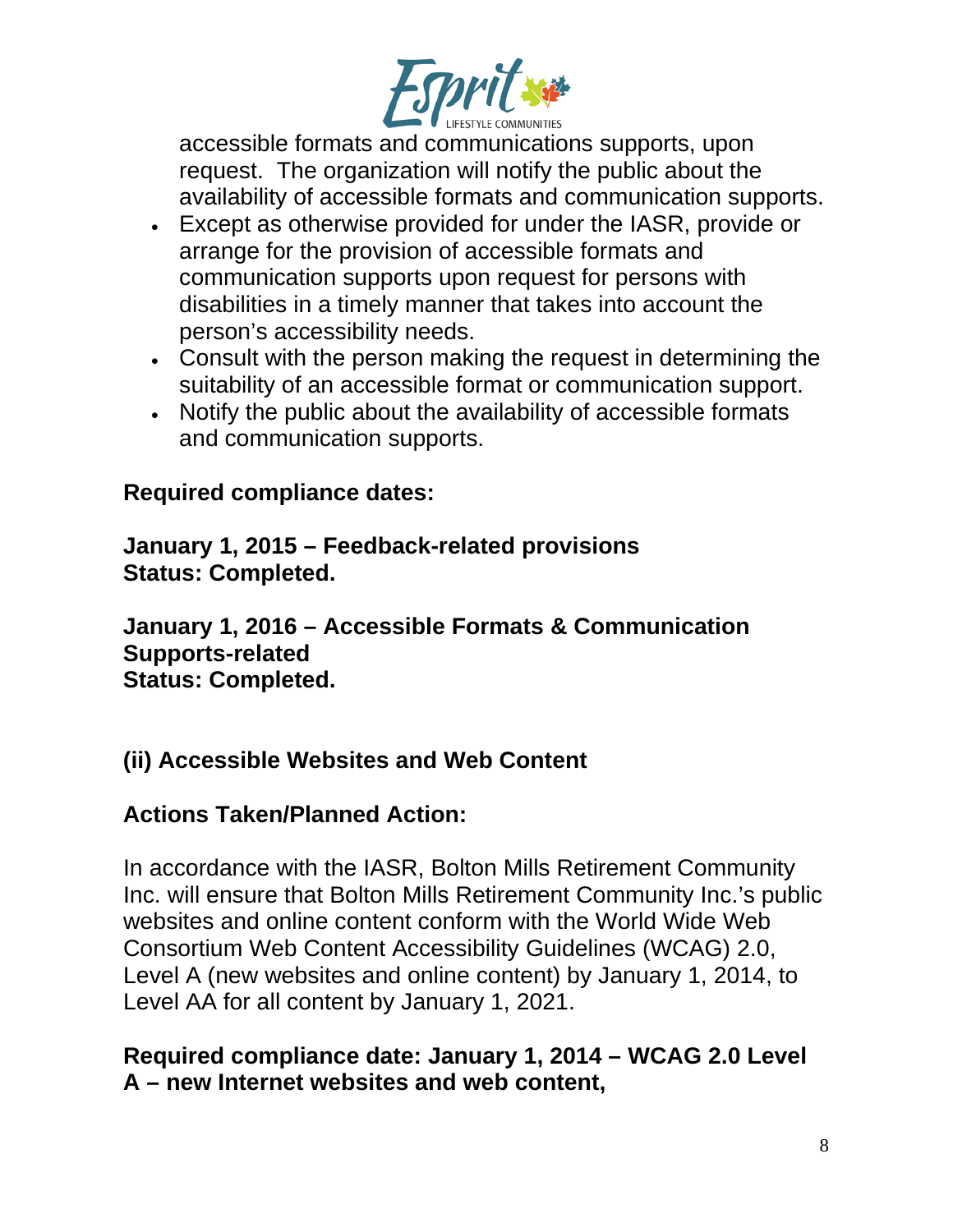

# **Status: Level A – Completed and acknowledged.**

**UPDATE:** Bolton Mills Retirement Community Inc. continues to review its websites and web content for compliance with the standard and have engaged an expert outside web design firm to help Bolton Mills Retirement Community Inc. be compliant meet its obligations effective January 1, 2021, with respect to internet websites and web content.

#### **January 1, 2021 – WCG 2.0 Level AA – all Internet websites and web content, except for exclusions set out in the IASR.**

**Level AA – In process.**

### **7. Employment Standards (also see "2. Workplace Emergency Response Information" above)**

## **(i) Recruitment**

### **Commitment:**

Bolton Mills Retirement Community Inc. is committed to complying with the provisions of the AODA in respect of this requirement, with the objective of making the recruitment process accessible to persons with disabilities.

### **Actions Taken:**

In accordance with the IASR, Bolton Mills Retirement Community Inc. does the following:

#### **Recruitment General**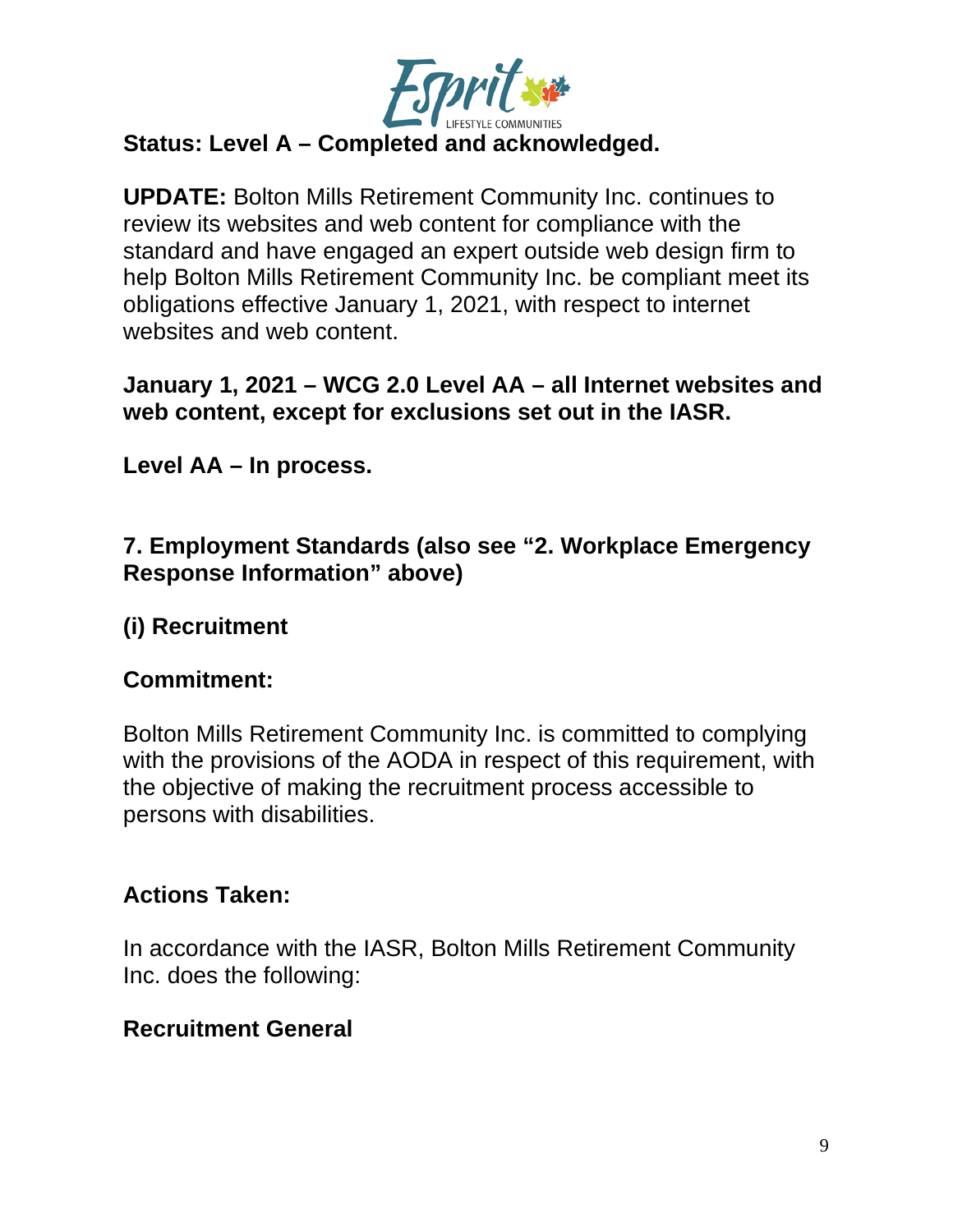

Bolton Mills Retirement Community Inc. notifies employees and the public of the availability of accommodation for applicants with disabilities in the recruitment process. This will include:

This initially involved a review and modification of existing recruitment policies, procedures, processes and templates and presently involves specifying that accommodation is available for applicants with disabilities on Bolton Mills Retirement Community Inc.'s website and on job postings.

### **Recruitment, Assessment and Selection**

Bolton Mills Retirement Community Inc. notifies job applicants, when they are individually selected to participate in an assessment or selection process, that accommodations are available upon request in relation to the materials or processes to be used in the assessment/selection process.

This initially involved a review and modification of existing recruitment policies, procedures, processes and templates and presently involves:

- Inclusion of availability of accommodation notice as part of the script in the scheduling of an interview and/or assessment;
- If a selected applicant requests an accommodation, consultation with the applicant and arranging for provision of suitable accommodations in a manner that takes into account the applicant's accessibility needs due to disability.

## **Notice to Successful Applicants**

When making offers of employment, Bolton Mills Retirement Community Inc. notifies the successful applicant of its policies for accommodating employees with disabilities.

This initially included a review and modification of existing recruitment policies, procedures, processes and templates and presently involves inclusion of notification of Bolton Mills Retirement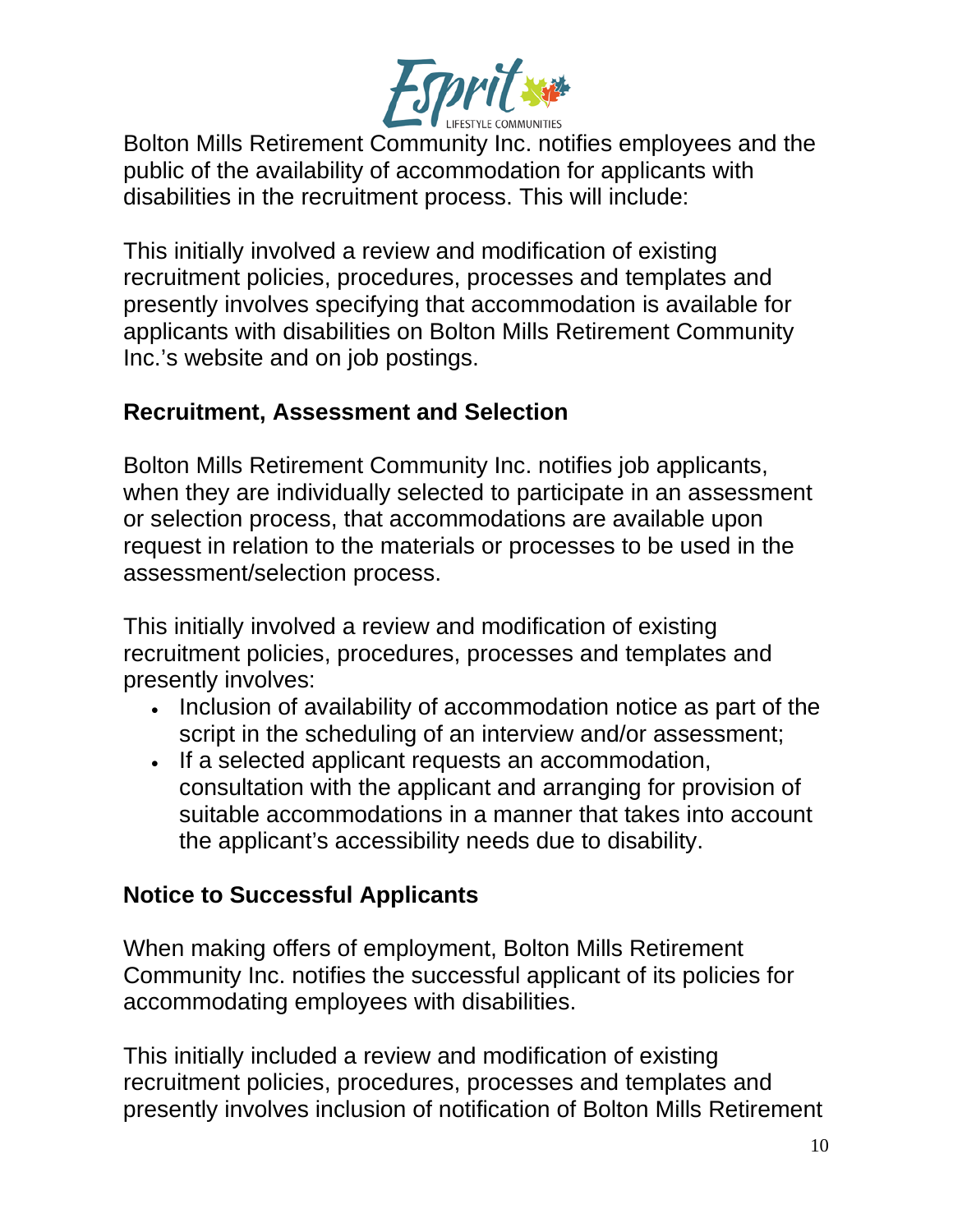

Community Inc.'s policies on accommodating employees with disabilities in offer of employment letters.

**Required compliance date: January 1, 2016 Status: Completed.**

## **(ii) Employee Supports**

### **Commitment:**

Bolton Mills Retirement Community Inc. is committed to complying with the provisions of the AODA in respect of this requirement, with the objective of informing employees of available accessibility supports.

### **Actions Taken:**

In accordance with the IASR, Bolton Mills Retirement Community Inc.:

- Informs its employees of its policies used to support its employees with disabilities, including, but not limited to, policies on the provision of job accommodations that take into account an employee's accessibility needs due to disability.
- Provides the information required to new employees as soon as practicable after they begin their employment.
- Provides updated information to its employees whenever there is a change to existing policies on the provision of job accommodations that take into account an employee's accessibility needs due to disability.
- Where an employee with a disability requests it, consults with the employee to provide or arrange for the provision of accessible formats and communication supports for: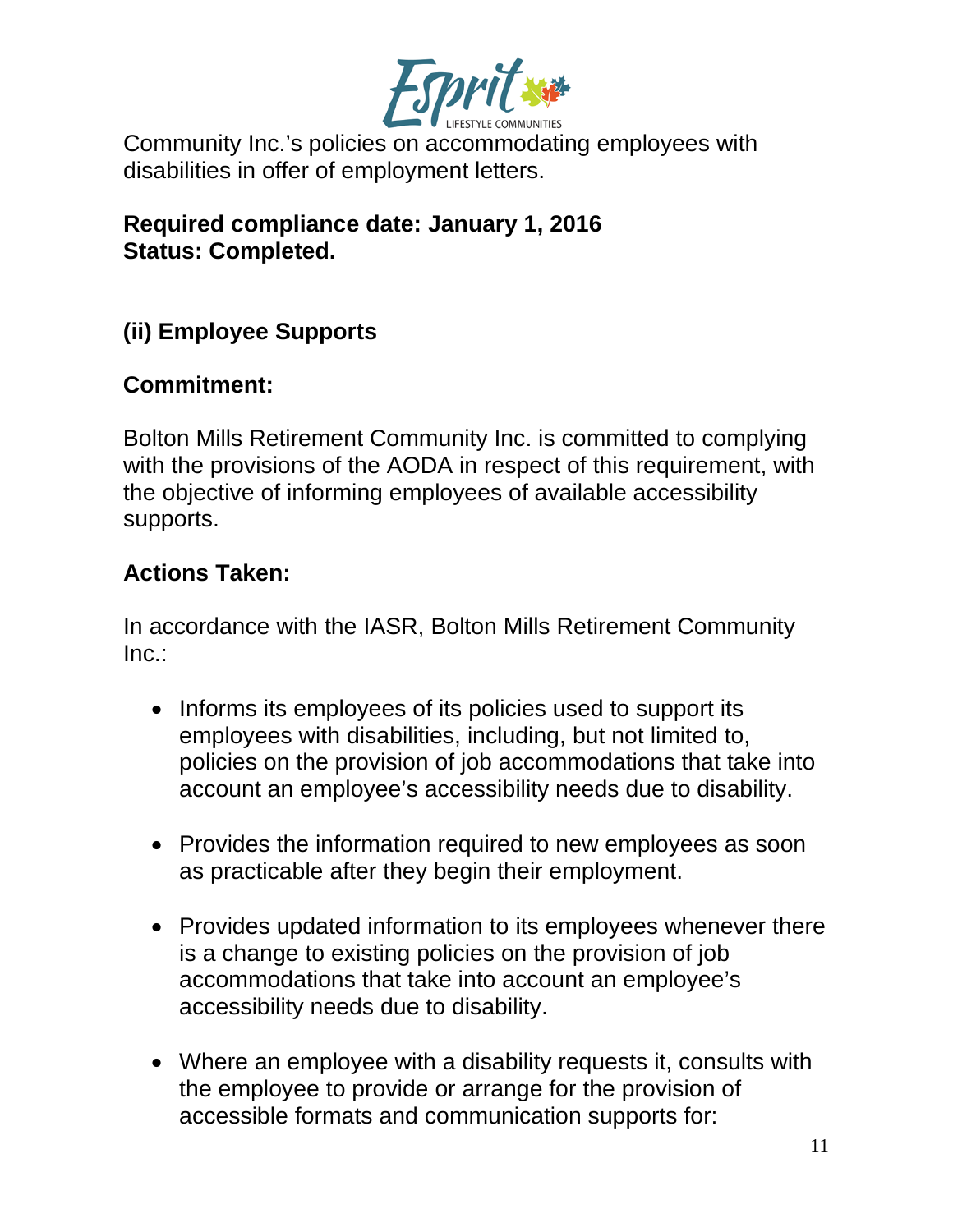

- Information that is needed in order to perform the employee's job; and
- Information that is generally available to employees in the workplace.
- Bolton Mills Retirement Community Inc. consults with the employee making the request in determining the suitability of an accessible format or communication support.

#### **Required compliance date: January 1, 2016 Status: Completed.**

### **c. Documented Individual Accommodation Plans/Return to Work Process**

### **Commitment:**

Bolton Mills Retirement Community Inc. is committed to complying with the provisions of the AODA in respect of this requirement, with the objective of improving accommodation and return to work processes in the workplace.

## **Actions Taken:**

Bolton Mills Retirement Community Inc.'s existing policies were reviewed to include processes that Bolton Mills Retirement Community Inc. follows to accommodate an employee with a disability and to facilitate an employee's return to work after absenteeism due to disability.

Bolton Mills Retirement Community Inc. reviewed and assessed the existing policies to ensure that they include a process for the development of documented individual accommodation plans for employees with a disability, if such plans are required.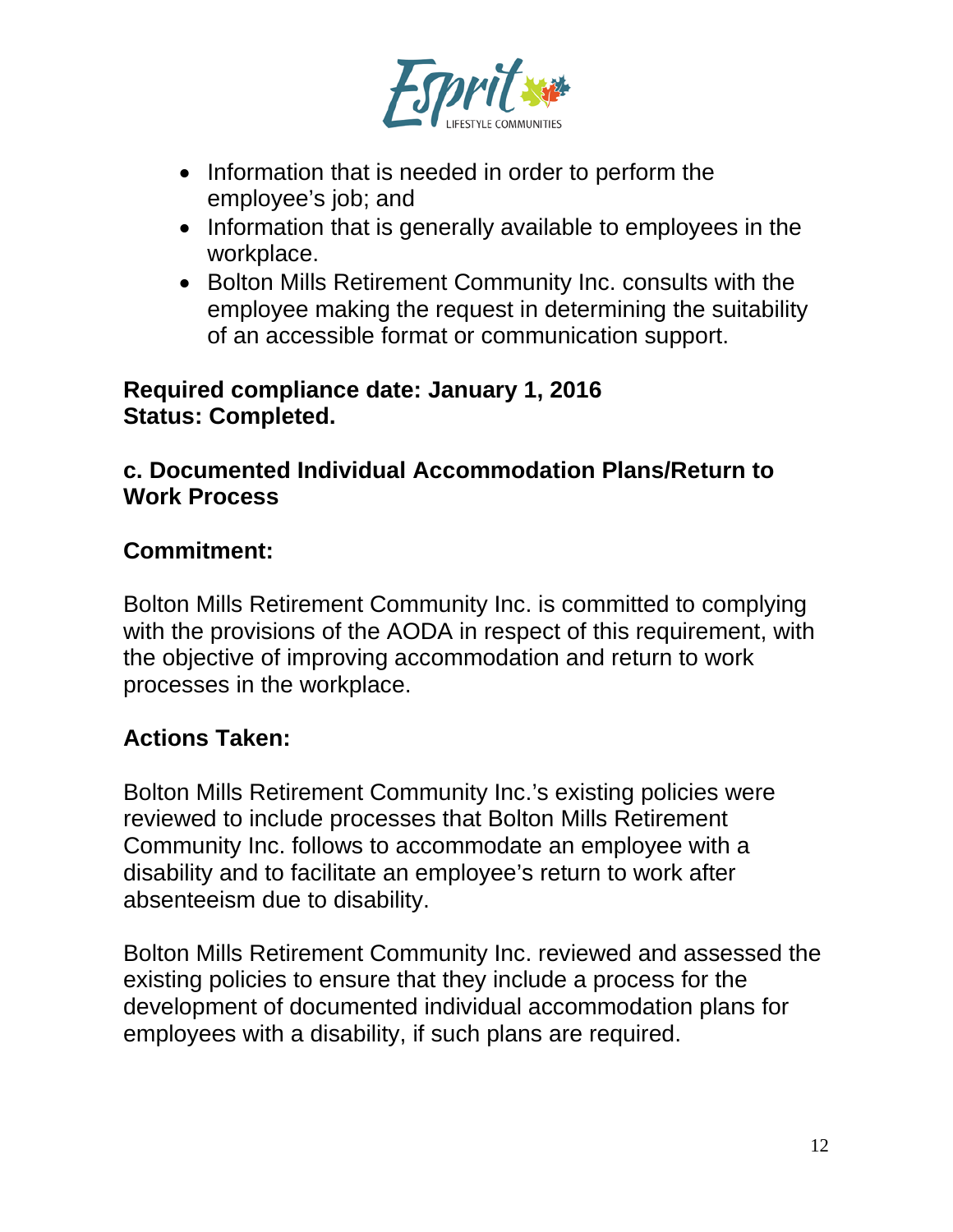

Bolton Mills Retirement Community Inc. also ensures that the process for the development of documented individual accommodation plans includes the following elements:

- The manner in which an employee requesting accommodation can participate in the development of the individual accommodation plan.
- The means by which the employee is assessed on an individual basis.
- The manner in which Bolton Mills Retirement Community Inc. can request an evaluation by an outside medical or other expert, at Bolton Mills Retirement Community Inc.'s expense, to assist Bolton Mills Retirement Community Inc. in determining if accommodation can be achieved and, if so, how accommodation can be achieved.
- The manner in which the employee can request the participation of a representative from their bargaining agent, where the employee is represented by a bargaining agent, or other representative from the workplace, where the employee is not represented by a bargaining agent, in the development of the accommodation plan.
- The steps taken to protect the privacy of the employee's personal information.
- The frequency with which the individual accommodation plan will be reviewed and updated and the manner in which it will be done.
- If an individual accommodation plan is denied, the manner in which the reasons for the denial will be provided to the employee.
- The means of providing the individual accommodation plan in a format that takes into account the employee's accessibility needs due to disability.

Individual accommodation plans: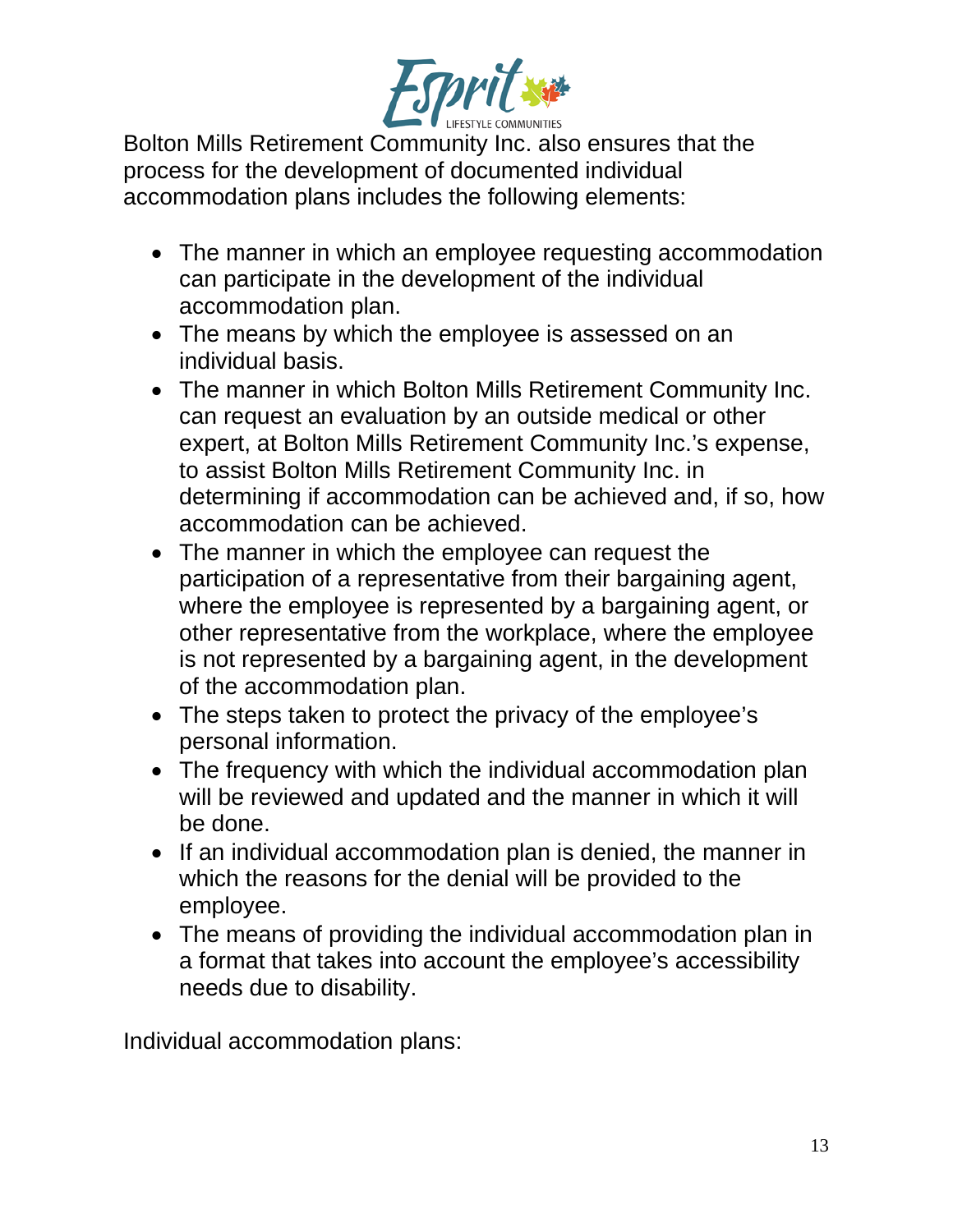

- If requested, include any information regarding accessible formats and communications supports provided, as required in the Standard;
- If required, include individualized workplace emergency response information, as required in the Standard; and
- Identify any other accommodation that is to be provided.

Bolton Mills Retirement Community Inc. ensures that the return to work process as set out in its existing policies outlines the steps Bolton Mills Retirement Community Inc. will take to facilitate the employee's return to work after a disability-related absence, outlines the development of a written individualized return to work plan for such employees, and requires the use of individual accommodation plans, as discussed above, in the return to work process.

### **Required compliance date: January 1, 2016 Status: Completed.**

### **d. Performance Management, Career Development and Redeployment**

## **Commitment:**

Bolton Mills Retirement Community Inc. takes into account the accessibility needs of employees with disabilities, as well as individual accommodation plans:

- When using its performance management process in respect of employees with disabilities;
- When providing career development and advancement to its employees with disabilities;
- When redeploying employees with disabilities.

## **Actions Taken:**

In accordance with the IASR, Bolton Mills Retirement Community Inc. will: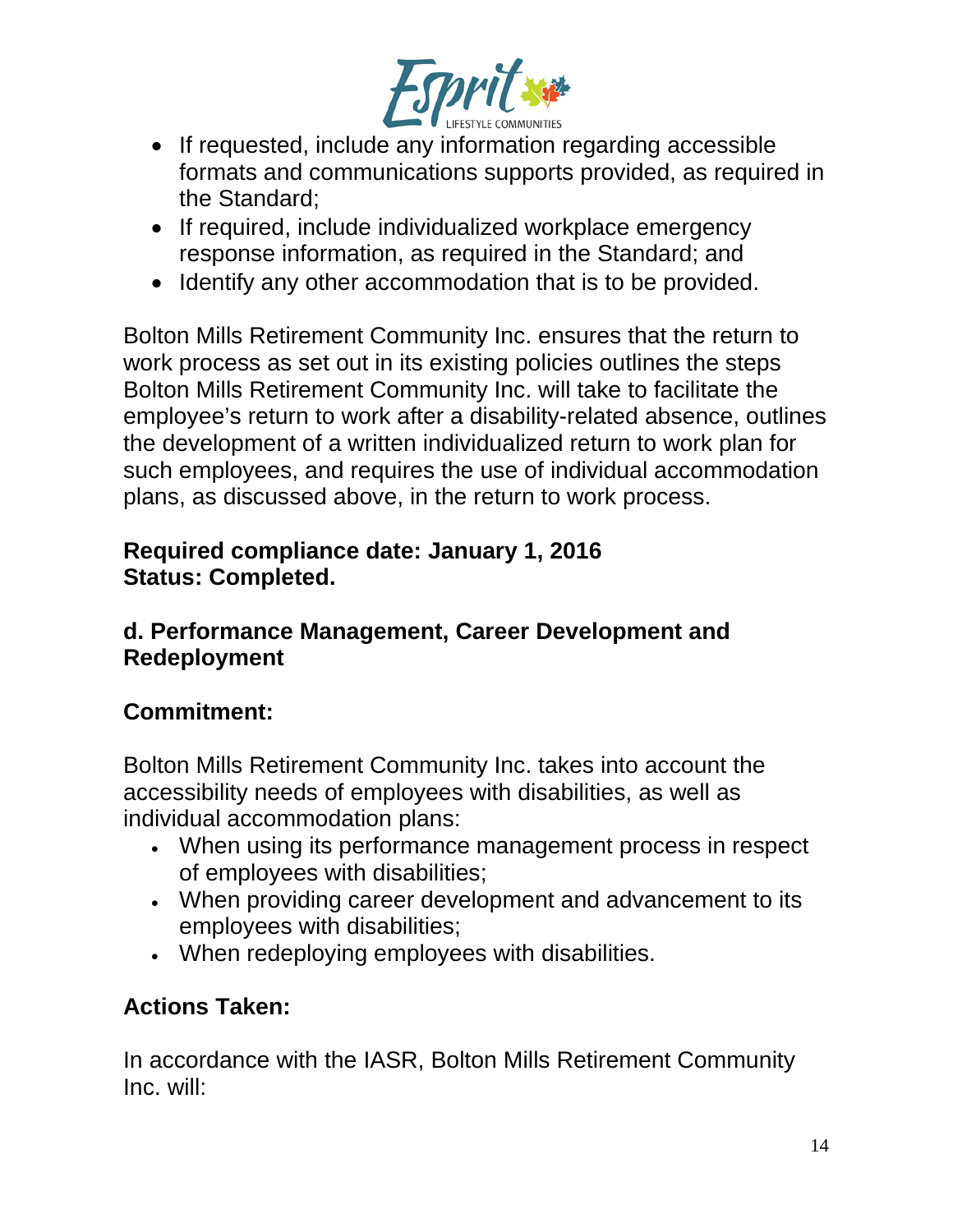

- Reviews, assesses and, as necessary, modifies existing policies, procedures, practices and templates to ensure compliance with the IASR;
- Takes the accessibility needs of employees with disabilities and, as applicable, their individualized accommodation plans, into account when:
	- <sup>o</sup> Assessing performance
	- <sup>o</sup> Managing career development and advancement
	- <sup>o</sup> Redeployment is required

**Required compliance date: January 1, 2016 Status: Completed.**

### **8. Design of Public Spaces Standard (Accessibility Standards for the Built Environment)**

Bolton Mills Retirement Community Inc. follows the standards set out in the Design of Public Spaces Standard in circumstances where it qualifies as an obligated organization under the Act and constructs or redevelops any public space to which the Act applies.

Bolton Mills Retirement Community Inc.'s company policies for preventive and emergency maintenance apply equally to the accessible elements of any public spaces within our built environment to which the Act applies.

Where accessible elements attached to any public spaces to which the Act applies are not in working order due to temporary disruptions, the organization will issue a public notice in a timely manner in the event of a planned or unexpected disruption of service or inaccessibility of facilities used by persons with disabilities. The notice will include the reason of the disruption, the anticipated duration, and a description of alternative facilities or service, if any, that may be available.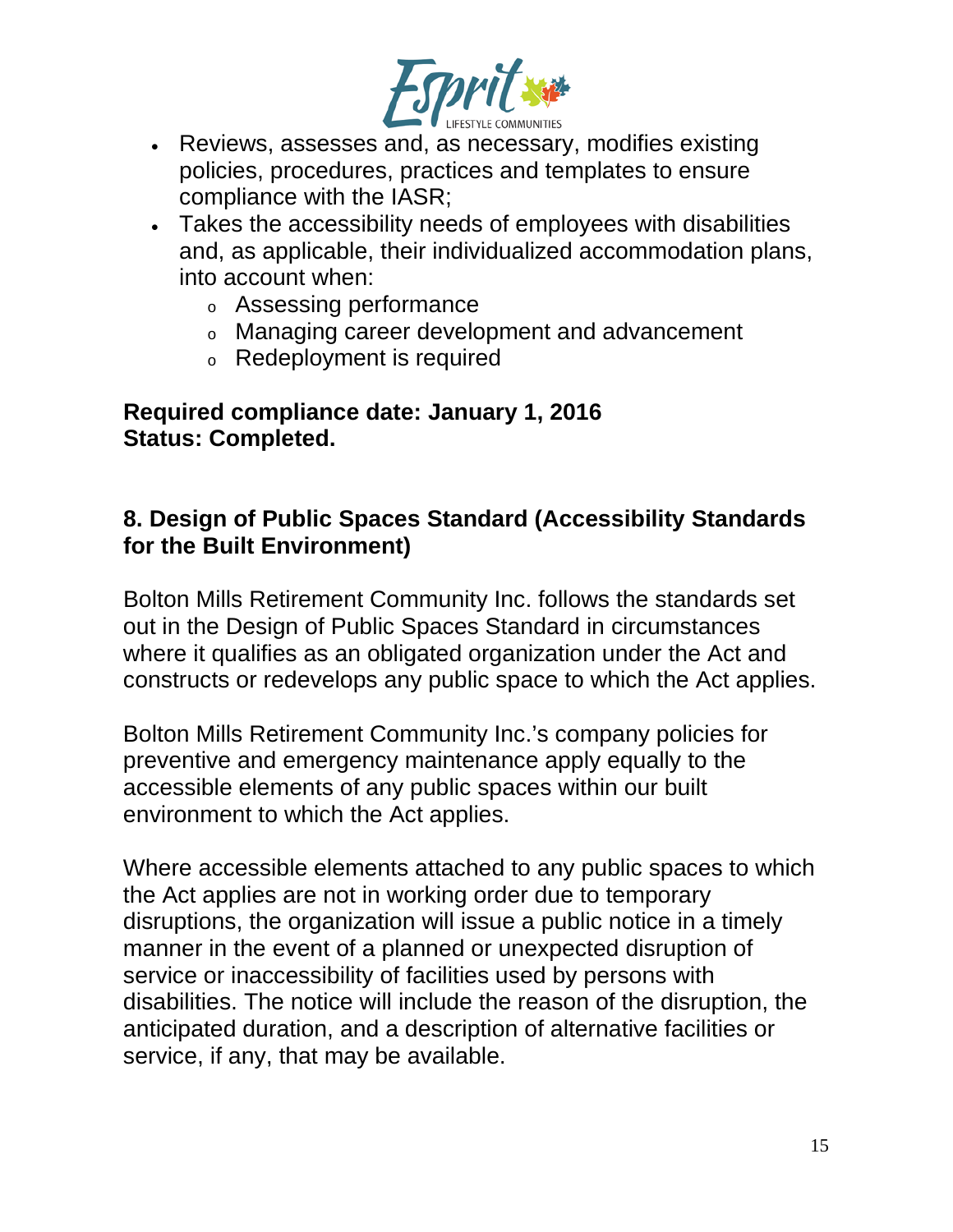

**Required compliance date: January 1, 2017 Status: Completed.**

## **9. Customer Service Standard**

### **Commitment:**

The Customer Service Standard was created to establish accessibility standards for customer service in Ontario. In keeping with this regulation, the organization is committed to providing respectful services that focus on the unique needs of the individual.

To achieve this, the organization makes reasonable efforts to ensure that its policies, procedures and practices pertaining to the provision of goods and services to the public and other third parties adhere to the following guiding principles as set out in the IASR.

- Our goods and services must be provided in a manner that respects the dignity and independence of persons with disabilities.
- The provision of our goods or services to persons with disabilities and others must be integrated unless an alternate measure is necessary, whether temporarily or on a permanent basis, to enable a person with a disability to obtain, use or benefit from the goods or services.
- Persons with disabilities must be given an opportunity equal to that given to others to obtain, use and benefit from the goods or services.

## **Actions Taken:**

The following measures have been implemented by Bolton Mills Retirement Community Inc.:

• Ensuring that the updated requirement (see reference to July 1, 2016 update below) that every person who is an employee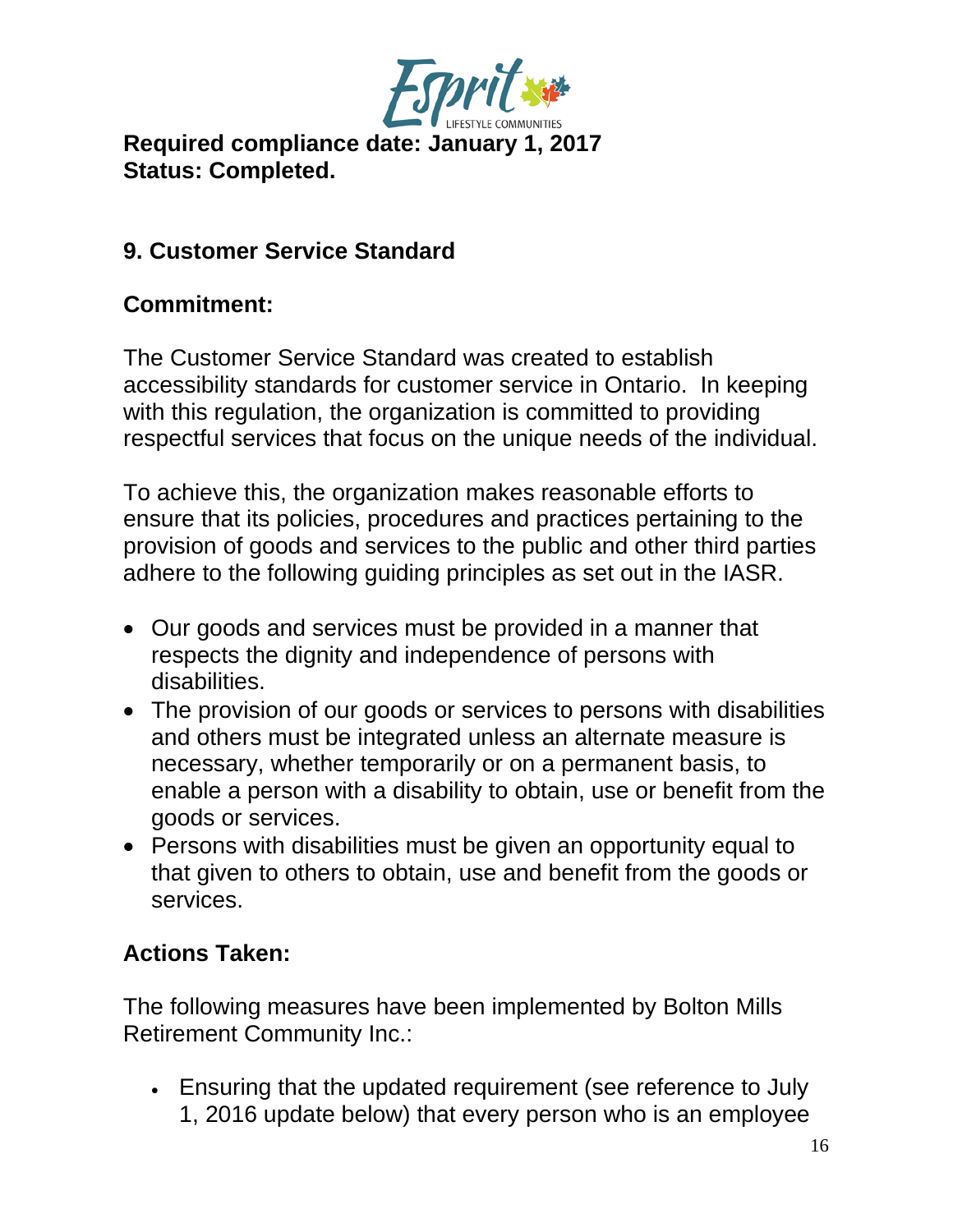

of, or a volunteer with, Bolton Mills Retirement Community Inc., every person who participates in developing Bolton Mills Retirement Community Inc.'s policies and every other person who provides goods, services or facilities on behalf of Bolton Mills Retirement Community Inc., receive training about the provision of the provider's goods, services or facilities, as the case may be, to persons with disabilities.

- Ensuring completion of accessibility training is tracked and recorded;
- Ensuring staff are trained and familiar with various assistive devices that may be used by customers with disabilities who are accessing the Bolton Mills Retirement Community Inc.'s goods or services;
- Ensuring customers accompanied by a guide dog or other service animal in areas of Bolton Mills Retirement Community Inc. open to the public and other third parties, are accommodated. In regards this requirement, the organization also implemented the updated requirement (see reference to July 1, 2016 update below) expanding the list of regulated health professionals able to authorize a service animal;
- Ensuring that if a person with a disability is accompanied by a support person, the support person is accommodated. In regards this requirement, the organization also implemented the updated requirement (see reference to July 1, 2016 update below) with respect to consulting with the person with the disability about the need for a support person and that such support person may only required by the organization under the circumstances described in the Act.
- Issuing a public notice in a timely manner in the event of a planned or unexpected disruption of service or inaccessibility of facilities used by persons with disabilities. The notice must include the reason of the disruption, the anticipated duration, and a description of alternative facilities or service, if any, that may be available.
- Continuing to welcome and appreciate feedback from persons with disabilities through multiple communication methods.